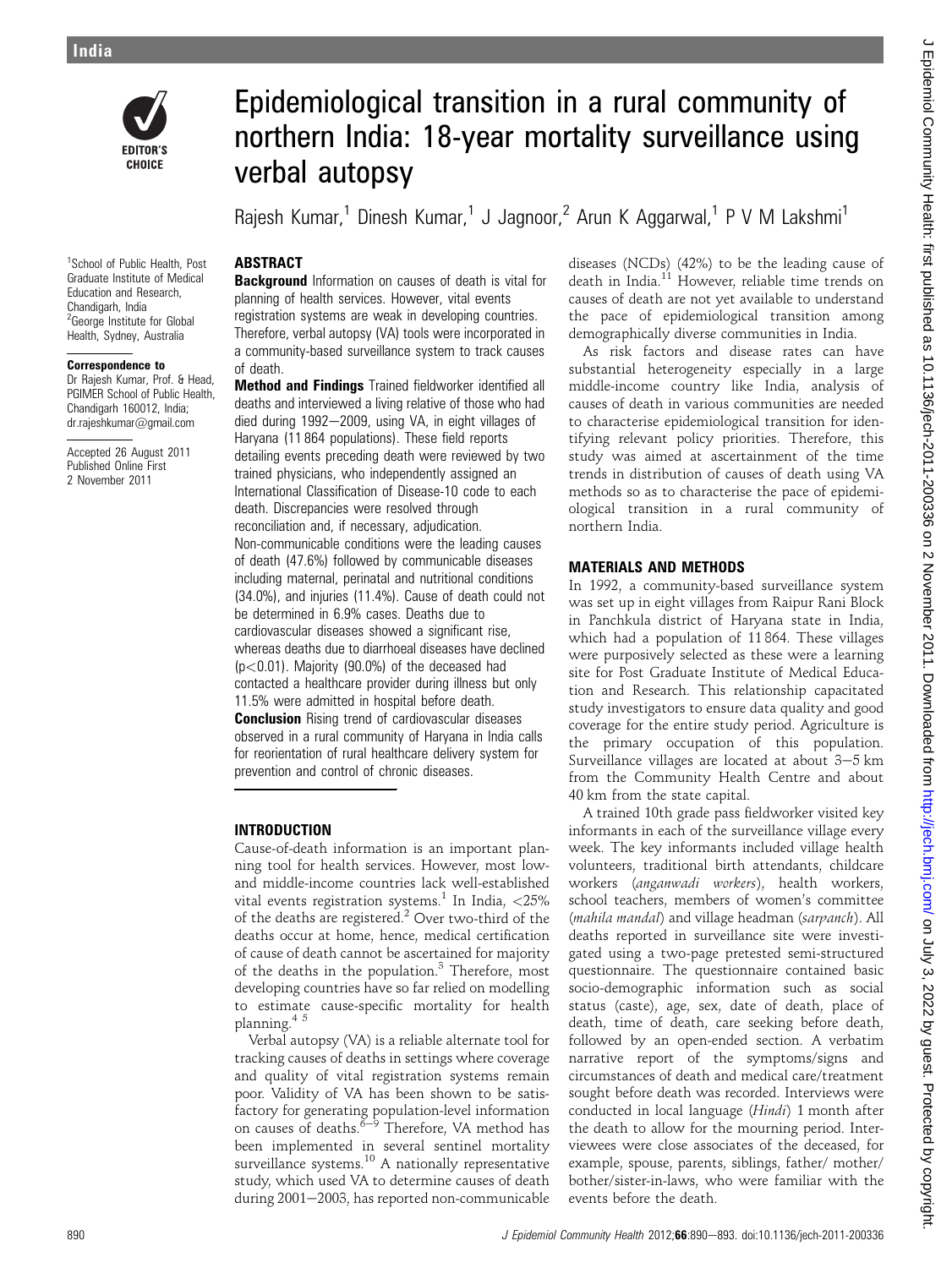The VA interview reports were used by two trained physicians independently to assign the underlying cause of death and a three digit code as per the International Classification of Disease 10th Revision. In case of disagreement on the underlying cause of death between the two physicians, adjudication was done independently by a third physician. Cause of death could not be determined in 6.9% of the deaths; most of these (60%) were in the age group of  $60+$  years.

Age and sex distribution of the population was obtained from the health workers who conduct a complete family census of the villages every 5 years. Cause-specific mortality was calculated for three time periods, that is,  $1992-1997$ ,  $1998-2003$  and 2004-2009. Causes of deaths were categorised into three groups. group II: NCD and group III: injuries - group II: NCD; and group III: injuries. Direct standardisation methods were used to take into account changes in age and sex composition of the population. 95% CIs were estimated for the directly standardised cause-specific mortality rates. Data were analysed using STATA software.<sup>12</sup>

#### RESULTS

Over a period of 18 years (1992 $-2009$ ), 1440 deaths were recorded; 59.2% were men and 47.0% belonged to low-social status families. Most (90.0%) of the deceased had availed healthcare during the illness; 54.0% had consulted allopathic and 31.0% had contacted indigenous (ayurvedic) medical practitioners. Twelve per cent deceased were admitted in hospital before death, predominantly in government hospitals.

Age and sex composition of population has changed in the study community during the 18-year period (1992-2009). Crude birth and death rate have declined from 21.2 to 14.2 and 7.6 to 6 per 1000 population, respectively. Age-specific mortality has declined significantly in the age group of  $0-4$  years and  $60+$  years, but it did not change in the age group of  $15-59$  years (table 1). Infant mortality rate has declined from 75 to 53 and maternal mortality ratio has dropped from 2.3 to 1.4 per 1000 live births.

Overall, about 47.6% deaths were due to NCDs, 34.0% had died due to communicable diseases including maternal, perinatal and nutritional conditions, and 11.4% of the deaths were due to injuries. Of the 26 stillbirths, adequate VA reports were available for 19 births, and half of them had causes related to intra-natal period. Majority (53%) of stillbirths were related to factors associated to mother-like premature rupture of membranes, pregnancy-induced hypertension and obstructed labour.

As shown in table 2, perinatal conditions, respiratory infections and diarrhoeal diseases ranked highest among children younger than 5 years. Injuries were the most common cause of death in the age group of 15 to 39 years. Cardiovascular diseases

(CVDs), cancers and chronic respiratory diseases were the leading causes of death among mature adults (40+ years). Deaths due to CVDs and injuries were higher among men, whereas diarrhoeal diseases and respiratory infections were more common among women. Out of the eight maternal deaths, five were due to postpartum haemorrhage.

Cause-specific mortality has changed significantly (figure 1). CVDs mortality rate has doubled in last 18 years ( $p < 0.05$ ). Mortality due to chronic respiratory diseases and cancers has not changed, but deaths due to genitor-urinary diseases have declined. Injury mortality also did not register significant change. Overall, deaths due to communicable diseases have registered an impressive decline. Diarrhoeal disease mortality has dropped by about 75% ( $p$ <0.05). Deaths due to respiratory infections have also declined by about 35%. The decline in diarrhoea and respiratory infections mortality occurred predominantly in children younger than 5 years, but mortality due to perinatal conditions did not change.

## DISCUSSION

The global burden of disease and injury estimates had stated that India is undergoing health transition. This study confirms that rural communities in Haryana state are passing through demographic and epidemiological transition. Crude birth rate as well as death rate declined in the study community as is also the case in rest of Haryana state.<sup>13</sup> The proportion of people aged <5 years has declined in the population over the last 18 years. Deaths due to infectious diseases especially diarrhoeal disease mortality have registered a decline, whereas cardiovascular diseases were found to be rising in the study population, indicating epidemiological transition. Other rural areas of India may also be passing through epidemiological transition. A study from a rural community of southern India had also reported chronic non-communicable as leading cause of mortality.<sup>14</sup> The causes of death study in the sample registration system during  $2001-2003$ has reported about 40% of the deaths due to NCDs in rural areas of India. However, these studies did not provide time trends for causes of deaths.

In the present study, CVDs were found to be the leading cause of deaths. Previous studies conducted in the study area showed increasing prevalence of hypertension<sup>15–17</sup> with rising prevalence of overweight.<sup>16</sup> A study from urban slums of Kolkata has also reported cardiovascular mortality as a top cause of death followed by malignancies and respiratory ailments.18 The social gradient in NCDs' risk factors seems to be changing in northern India.<sup>17</sup> It was interesting to find a significant decline in deaths due to genito-urinary diseases. Most of these conditions are related to benign enlargement of prostate in men. This could be due to a combination of decline in incidence of these conditions or

Table 1 Age and sex wise death rate per 1000 population per year in a rural community of Haryana, India

| ັ<br>Age group (years) | Sex    | 1992-1997         |            | 1998-2003         |            | $2003 - 2009$     |            |
|------------------------|--------|-------------------|------------|-------------------|------------|-------------------|------------|
|                        |        | <b>Population</b> | Death rate | <b>Population</b> | Death rate | <b>Population</b> | Death rate |
| $0 - 4$                | Male   | 936               | 15.0       | 1029              | 11.7       | 809               | 11.5       |
|                        | Female | 896               | 15.8       | 785               | 13.2       | 655               | 8.4        |
| $5 - 14$               | Male   | 1195              | 1.1        | 1313              | 0.9        | 1442              | 0          |
|                        | Female | 1030              | 1.0        | 1132              | 0.9        | 1243              | 0.7        |
| $15 - 59$              | Male   | 3152              | 3.7        | 3462              | 3.4        | 3802              | 4.0        |
|                        | Female | 3113              | 1.9        | 3419              | 1.9        | 3755              | 2.0        |
| $60+$                  | Male   | 331               | 67.0       | 364               | 60.4       | 400               | 54.2       |
|                        | Female | 440               | 32.6       | 483               | 29.7       | 530               | 29.6       |
| All                    |        | 11093             | 7.6        | 11987             | 6.6        | 12636             | 6.0        |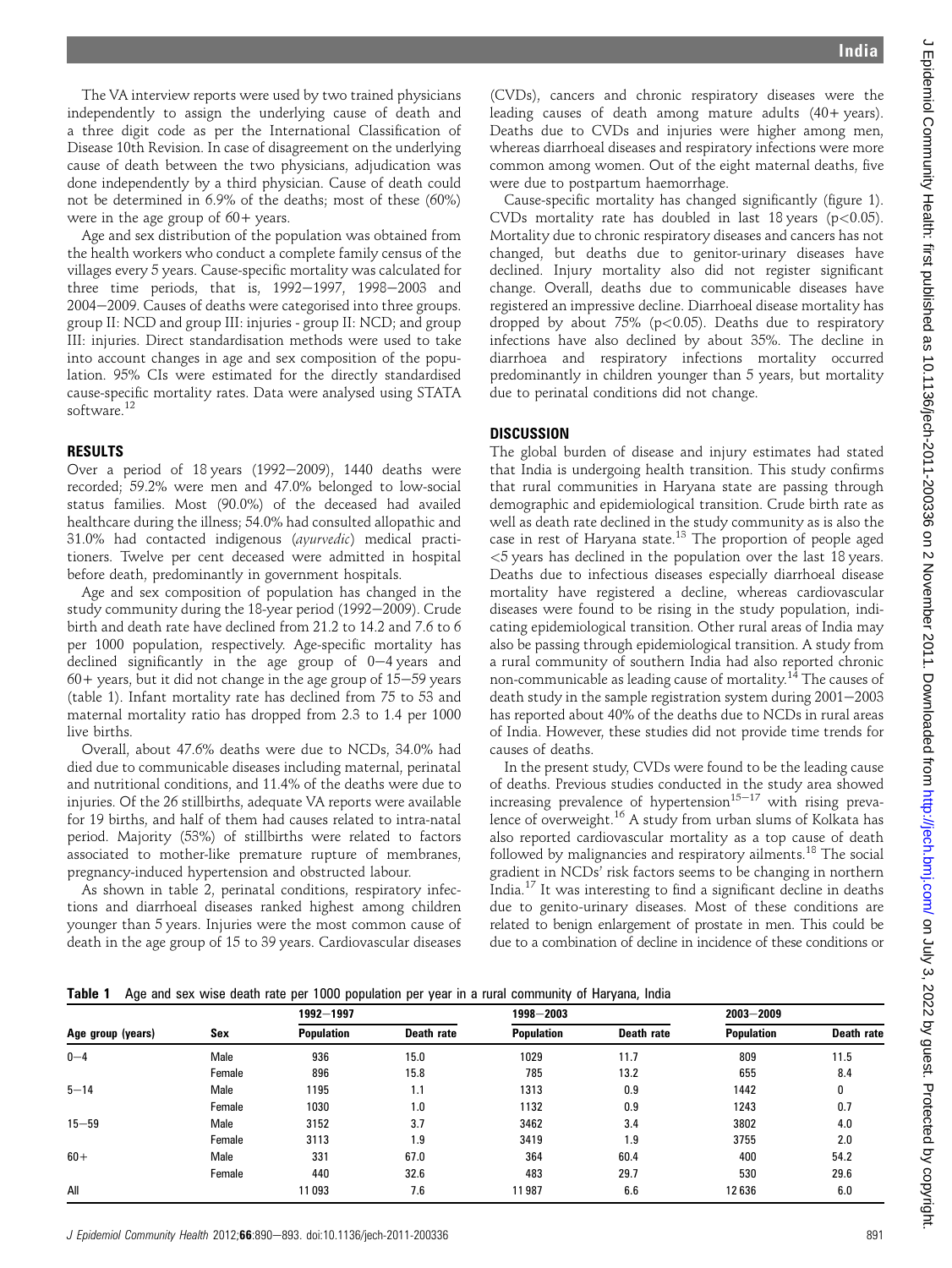Table 2 Top 10 cause-specific mortality rates per 1000 population per year by age and sex in a rural community of Haryana, India, 1992-2009

|                                                                            | Age (years) |          |           |            |            |             | Sex      |           |
|----------------------------------------------------------------------------|-------------|----------|-----------|------------|------------|-------------|----------|-----------|
| Causes (ICD codes)                                                         | $0 - 4$     | $5 - 14$ | $15 - 39$ | $40 - 59$  | $60+$      | <b>Male</b> | Female   | Total     |
| Cardiovascular diseases (I00-I52,<br>$160 - 169$ , 170 $-199$ , $G81 - 83$ |             |          | 0.2(21)   | 2.4(57)    | 12.4 (190) | 1.3(145)    | 1.2(123) | 1.3(268)  |
| Diarrhoeal diseases (A00, A01, A03,<br>A04, A06-A09)                       | 2.4(73)     | 0.1(4)   | 0.04(4)   | 0.1(2)     | 3.3(51)    | 0.6(62)     | 0.7(72)  | 0.6(134)  |
| Chronic respiratory diseases (J30-J99)                                     |             |          | 0.01(1)   | 0.7(17)    | 6.6(101)   | 0.7(77)     | 0.4(42)  | 0.6(119)  |
| Malignant neoplasm<br>$(C00-C97, D00-D48)$                                 |             |          | 0.12(15)  | 1.5(34)    | 4.4(67)    | 0.6(67)     | 0.5(49)  | 0.6(116)  |
| Perinatal conditions (P00-P08, P10-P15,<br>P20-P29, P35-P94, P96)          | 3.6(113)    |          |           |            |            | 0.6(67)     | 0.4(46)  | 0.5(113)  |
| Respiratory infections (J00-J06,<br>J10-J18, J20-J22, H65-H67)             | 2.1(65)     | 0.02(1)  | 0.1(6)    | 0.04(1)    | 1.1(16)    | 0.4(40)     | 0.5(49)  | 0.5(89)   |
| Genito-urinary conditions (N00-N99)                                        |             |          |           | 0.5(12)    | 3.3(50)    | 0.5(50)     | 0.1(12)  | 0.4(62)   |
| Motor vehicular injuries (V01-V89)                                         | 0.1(4)      | 0.05(2)  | 0.2(24)   | 0.6(14)    | 0.6(9)     | 0.4(47)     | 0.1(6)   | 0.3(53)   |
| Tuberculosis (A15-A19, B90)                                                | -           |          | 0.04(4)   | 0.5(12)    | 2.4(36)    | 3.0(33)     | 0.2(19)  | 0.3(52)   |
| Digestive system diseases (K20-K23,<br>K25-K31, K35-K38, K40-K67, K70-K93) | 0.2(5)      | 0.1(4)   | 0.1(7)    | 0.4(9)     | 1.6(24)    | 0.3(37)     | 0.1(12)  | 0.2(49)   |
| Others*                                                                    | 0.7(21)     | 0.1(5)   | 0.8(77)   | 3.5(81)    | 13.2 (201) | 2.1(231)    | 1.5(154) | 1.8(385)  |
| All                                                                        | 9.2(281)    | 0.4(16)  | 1.6 (159) | 10.2 (239) | 48.7 (745) | 7.8 (856)   | 5.6(584) | 6.7(1440) |

Dash  $(-)$  in cell means no death. Figure in parenthesis are number of deaths from 1992 to 2009.

\*000-008, 010-016, 020-043, 047-063, 067-099, D50-D53, R50, E10-E14, F01-F99, G06-G73, G90-G99, M00-M02, M05-M09, M11-M14, M20-M36, M60-M99, Q01-Q99, D60-D64,W00-W99, X00-X59, Y40-Y89, Y00, Y09, Y35, Y36, Y10-Y34, R04-R17, R50-R64, R55-R99.

ICD, International Classification of Disease.

improved survival due to availability of safer transurethral resection procedure compared with the traditional prostate surgery.

Diarrhoeal diseases have shown a remarkable decline, but perinatal conditions still continue to be the leading cause of mortality among children younger than 5 years. Hence, specific health initiatives such as skilled care at the time of childbirth are needed. Respiratory infections still figure as a prominent cause of death. Overall, among all ages, more than one-third of deaths continue to be due to communicable conditions diseases, perinatal/maternal and nutritional conditions. It indicates that rural communities now face dual burden of communicable as well as NCDs.

The care-seeking pattern shows that although most of the deceased had consulted medical practitioners, but only a small proportion of them were admitted in hospitals (11.5%). Primary healthcare utilisation from public facilities improved from 17% to 27% in the last 10 years in rural area of the state.<sup>19</sup> However, in view of the rising burden of CVDs, healthcare availability will pose more challenges in future. Hence, now is the right time for investing resources in reorientation of the healthcare delivery system for prevention and control of CVDs. So far rural health services were geared to tackle communicable diseases, nutritional, perinatal and maternal conditions. A field trial has demonstrated the feasibility of implementing CVDs prevention